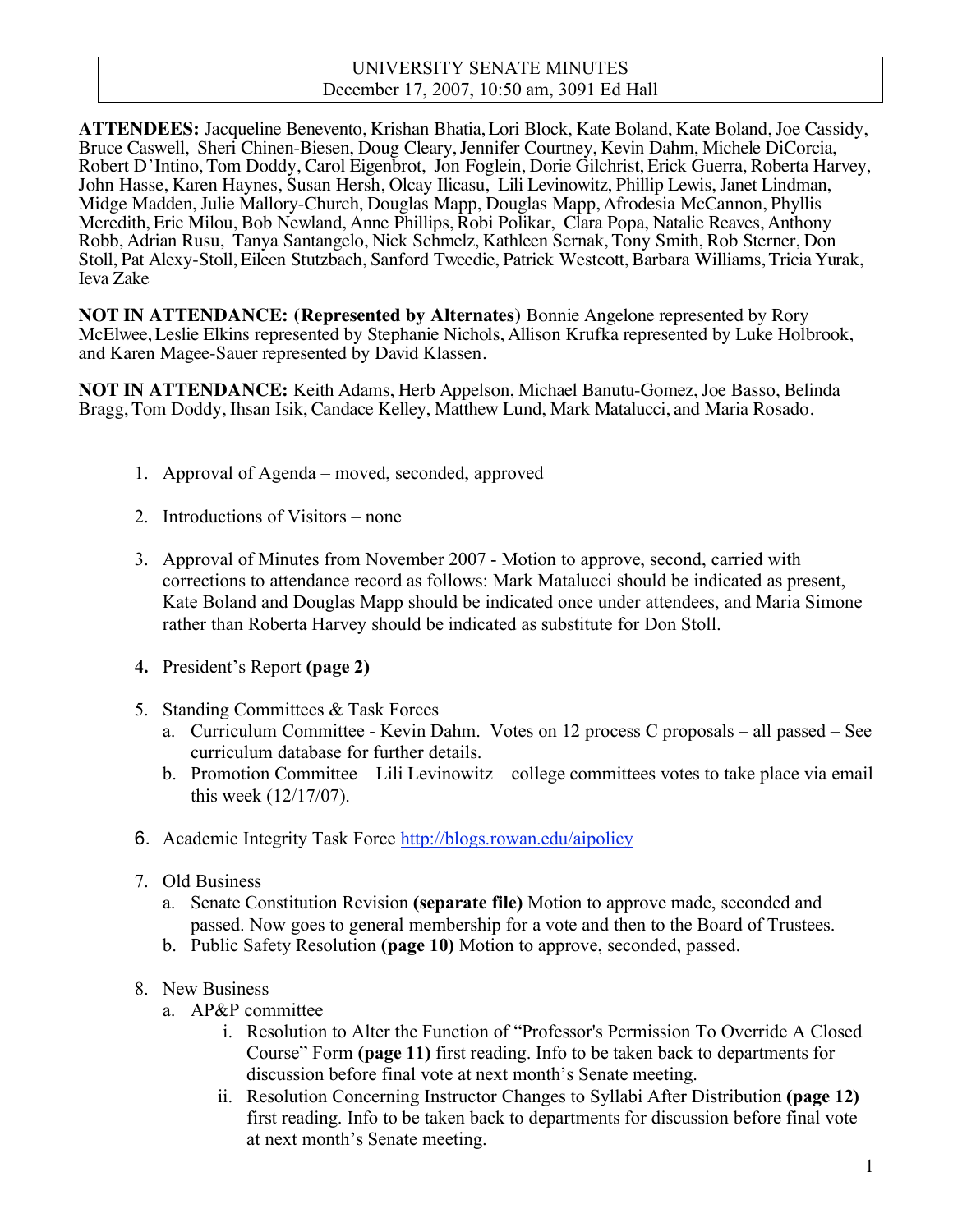- b. Counseling Resolution **(page 13)** first reading. Final vote next month.
- c. Dorie Gilchrist, Under Scholarship Committee, John Mullens to replace member who is leaving the committee.
- d. John Hasse discussed proposed commuter rail, high speed line into Gloucester County three routes under consideration: Rte. 55, Rte. 45 and current Conrail tracks. Conrail tracks is the favorable option at this point.
- 9. Adjournment

# President's Report:

- 1. CPCE
	- a. Partnership with Gatlin **(page 3)** http://www.gatlineducation.com/rowan/ *Faculty should not be reading about such new initiatives first in the newspaper – in the future new initiatives will be announced to the campus community first.*
	- b. Revenue Sharing Model **(page 4)** *Note that 33% of the profit goes back to the department. This year any loss will be taken care of by CPCE but in future years any loss will be absorbed by the department.*
	- c. Updated financial data with expenses & net revenues **(pages 5-7)**
- **2.** Furniture update Robinson 202, Wilson 203, and Bunce 106 to have armchair tablets returned for the spring 08 semester **(page 8)** *There should be an e-mail coming out by Friday of this week with the seating capacities for each classroom, so instructors can plan for their courses next semester.*
- 3. Scheduling Software Committee Senate appointment is Bob Newland **(page 9)** *Scheduling 15*, *new scheduling software, to be implemented Fall 2009.*
- 4. Search committee for the Associate Provost of Research (send comments, suggestions, or feedback about the qualifications and job description for this position to Mary Lou Kerwin at kerwin@rowan.edu)
- 5. Chairperson Council & Senate Working Group on developing criteria for retaining low enrolled courses – *Senate President has proposed that a Working Group be established to develop criteria or guidelines to use when considering the cancelation of courses – Provost is in favor of this proposal. Anyone interested in serving as a member of this working group should speak with Eric Milou.*
- 6. Spring 08 Schedule
	- a. Finals Week is Tuesday May  $6<sup>th</sup>$  to SATURDAY May  $10<sup>th</sup>$ .
	- b. When do Monday evening classes have their finals? SATURDAY *This will be the case during spring 2009 as well.*
- 7. It is the position of the AFT that grades are not due this year until January 8, 2008. *There was discussion about whether the Senate should have/voice an opinion about type of courses being offered by CPCE. Perhaps there are some subjects that should not be associated with an*  institution of higher learning, whether they are for credit or non-credit. The Provost does not *favor outsourcing of ESL. He is considering a combined ESL program for the Glassboro and Camden campuses.*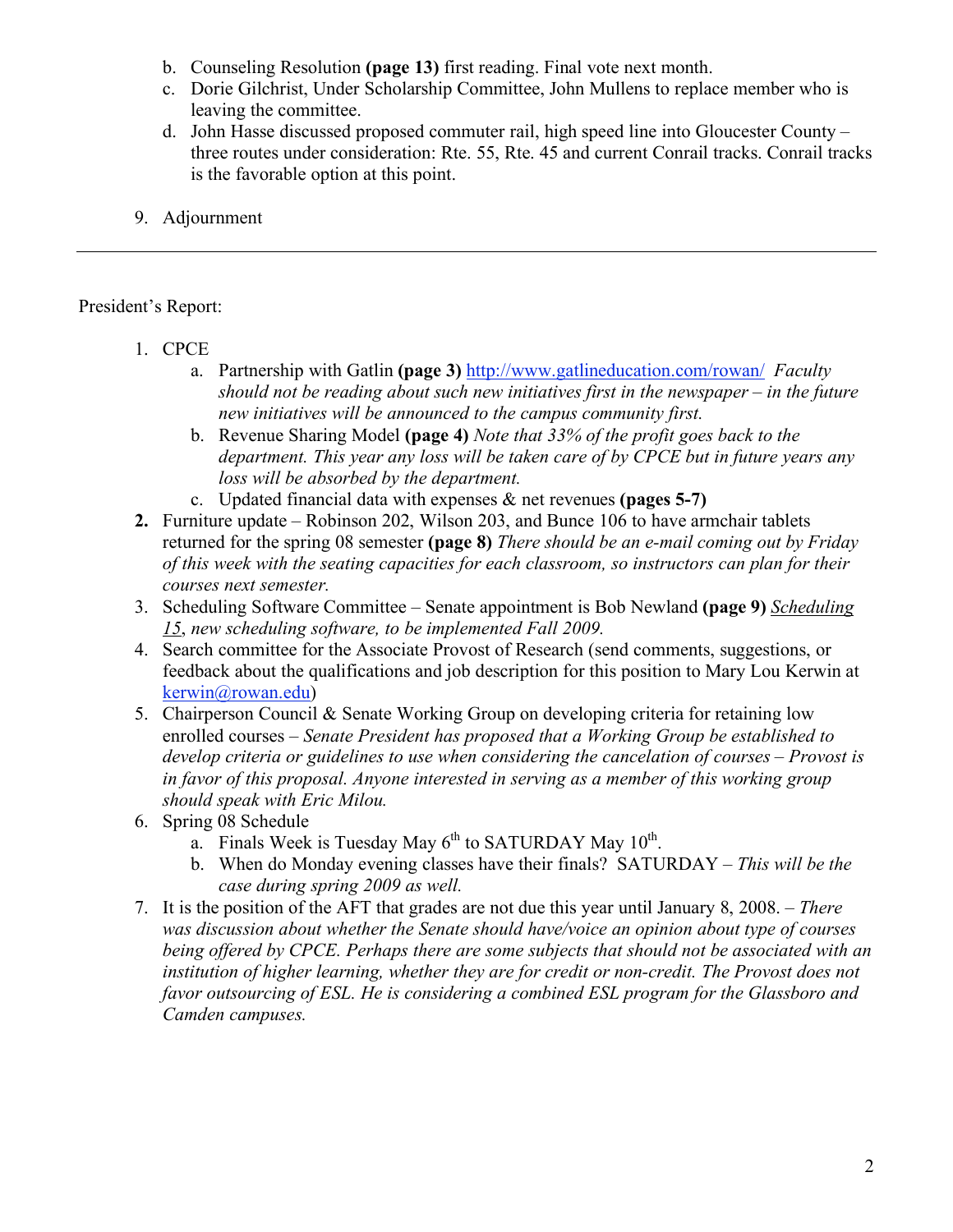Q1. When and why did Rowan partner with Gatlin?

A. An agreement was signed on August 2007. It was done because we believe it will help us to grow the continuing education (non-credit) operation.

- Q2. Will ALL offerings be non-credit? A. Yes
- Q3. How were the course offerings selected? A. We targeted packages of courses for which we know there is demand.
- Q4. What is Rowan's percentage of the fees? A. It varies from course to course.
- Q5. What are Rowan's expenses?

A. There is no investment from our part. The only expenses are related to time of the continuing education personnel to monitor student enrollment, which is minimal.

Q6. Shouldn't the oversight committee or some body have been informed of this partnership instead of the faculty reading about it in the newspaper?

A. No. I thought it was made clear that the oversight committee attends academic (for-credit) matters. I thought I made that clear at one of the few meetings some time ago, or in the course of our discussions about the MOU.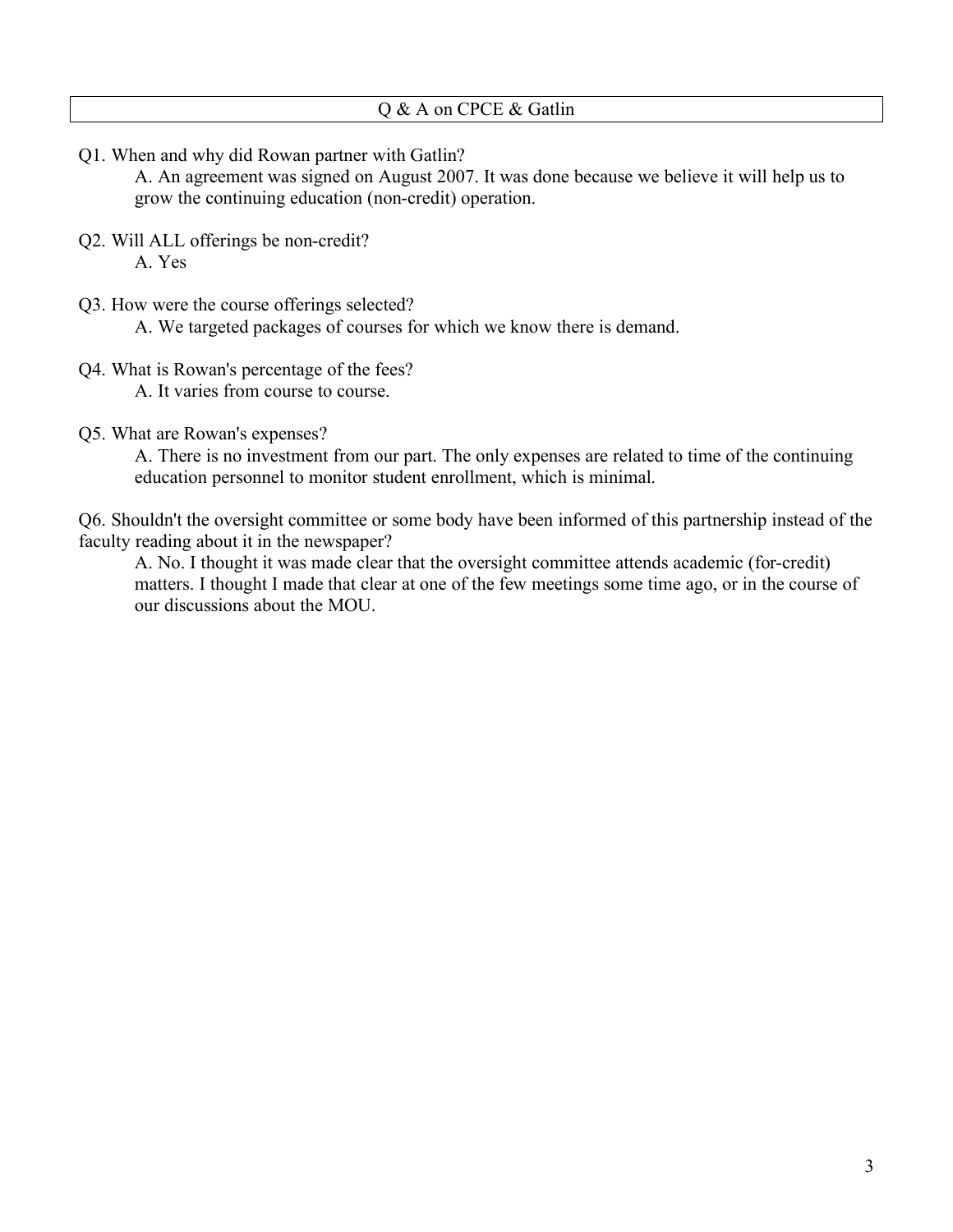## CPCE REVENUE SHARING MODEL

CPCE has received from the Rowan Foundation start-up funds in the amount of \$2,000,000 to be able to operate as a self-supporting unit. The funds are to be repaid within 5 years. The operation of CPCE is divided into three major phases, with the following revenue sharing schemes:

Phase I: Cost sharing, cost recovering & revenue distribution (3 years)

- CPCE Operation 60%
- Rowan Foundation (Recovery) 20%
- **Institutional Fund (President)**  $10\%$
- College Fund (Deans)  $10\%$

Phase II: Cost recovering & revenue distribution (2 years)

- CPCE Operation 60%
- Rowan Foundation (Recovery)  $10\%$
- **Institutional Fund (President)**  $15\%$
- College Fund (Deans)  $10\%$
- Development Fund (Provost)  $5\%$

Phase III: Revenue distribution & growth (beyond the fifth year)

- CPCE Operation 60%
- **Institutional Fund (President)**  $15%$
- College Fund (Deans)  $10\%$
- Development Fund (Provost) 10%
- CPCE Fund 5%

Note 1: The above percentages are based on CPCE revenues, which are defined as the gross revenues from tuition and fees minus a deduction that takes place due to collaboration with a given external partner (e.g. county college, Post University, school districts, etc). During the Fiscal Year 2008 CPCE revenues will be as follows (these percentages may change from time to time through new negotiations with the partners even during a current fiscal year):

- 100% of gross revenues if course is offered in the main campus
- 80% of gross revenues if course is undergraduate and offered off-campus at a county college
- **TBD** of gross revenues if course is online and student has been recruited by Post (under negotiation)
- <sup>100</sup>% of gross revenues if course is online and student has been recruited by CPCE
- 100% minus rental fees/other if course is graduate and offered off-campus

Note 2: The 60% allocated to the CPCE Operation is distributed as follows:

- **Instruction & Departments**  $*$  33%
- CPCE salaries, marketing, other 27%

\* The allocation to instruction is 33% of CPCE revenues. Instructors are compensated at the University rate (with an additional 7.65% of fringe benefits plus any other compensation due to traveling, special services, etc as negotiated by the Department). Departments can negotiate, at their discretion, a compensation above the standard rate. Departments keep any surplus resulting from the difference of the 33% and the total cost of instruction. This surplus can be carried forward and is meant to compensate individuals involved in one capacity or another in the course/program delivered through CPCE (e.g. program coordination, advising, support, etc.). The surplus can also be utilized for activities such as conferences, supplies, computers, etc. Since cost of instruction is rather fixed, Departments have the incentive of increasing their own funds by increasing student credit hours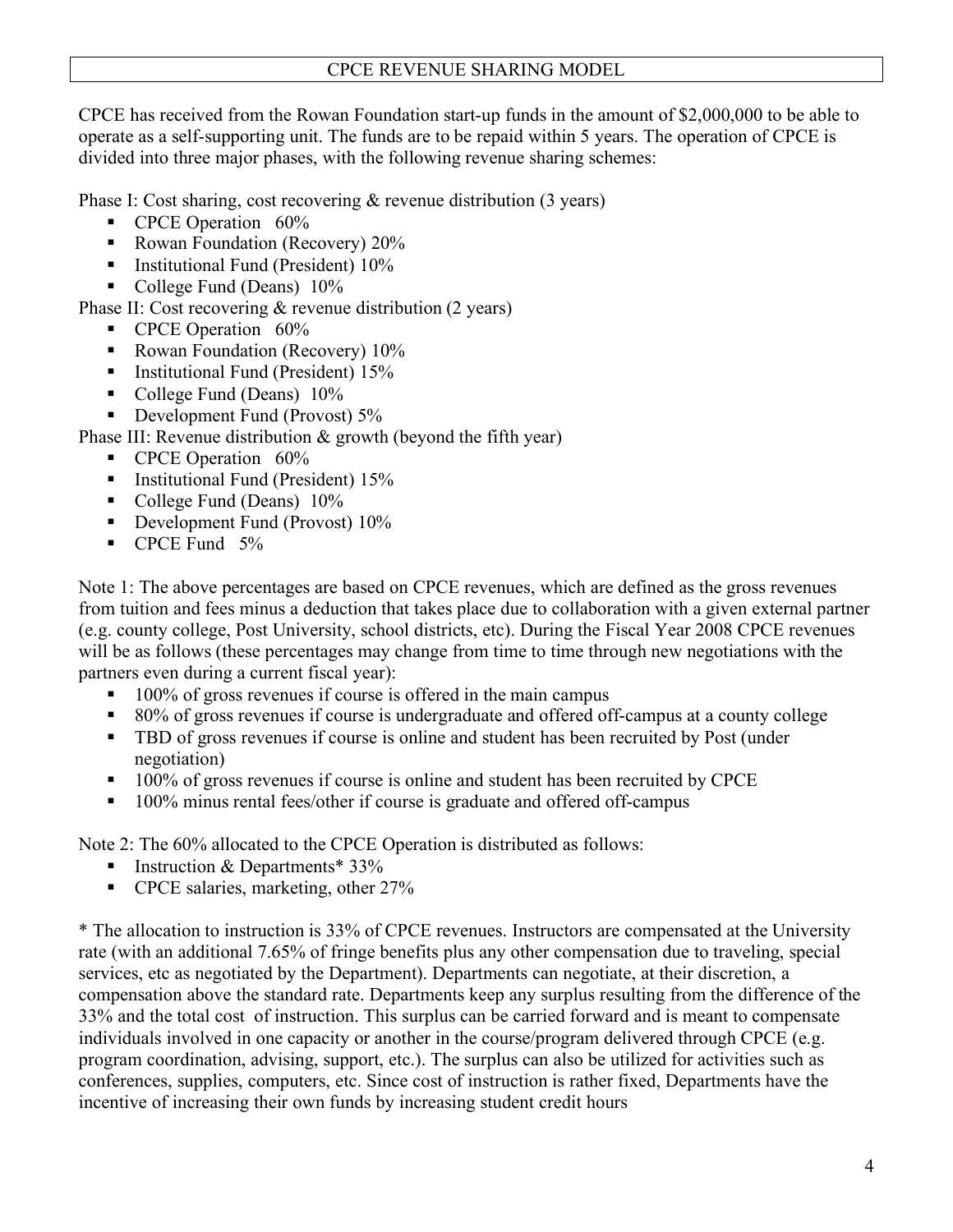|                |                     | <b>COLLEGE OF PROFESSIONAL AND CONTINUING EDUCATION</b> |                   |                |                    |             |                     |                       |
|----------------|---------------------|---------------------------------------------------------|-------------------|----------------|--------------------|-------------|---------------------|-----------------------|
|                |                     | <b>CPCE COURSE REVENUE AND EXPENSES BY DEPARTMENT</b>   |                   |                |                    |             |                     |                       |
|                |                     | <b>January 1 - June 30, 2007</b>                        |                   |                |                    |             |                     |                       |
|                |                     | Final FY 2007                                           |                   |                |                    |             |                     |                       |
|                |                     |                                                         |                   |                |                    |             |                     |                       |
|                | <b>PSYCHOLOGY</b>   |                                                         |                   |                |                    |             |                     |                       |
|                |                     | <b>Type CRN # Course Title</b>                          | <b>Instructor</b> | HC             | <b>Tuition Rev</b> | 33% of TR   | <b>Instruc Cost</b> | <b>Department Net</b> |
| U              |                     | 23866 Learning & Behaviorism                            | Staff/Woods       | 10             | 9,770.00           | 3,224.10    | 3,068.03            | 156.08                |
| U              |                     | 23758 Adolescent development                            | Chapell           | $\overline{7}$ | 7,703.85           | 2,542.27    | 3,390.98            | (848.70)              |
| G              |                     | 24005 Fund Alc/Drug Abuse Depn                          | Miller            | $\mathbf{1}$   | 1,961.55           | 647.31      | 525.00              | 122.31                |
| ${\bf G}$      |                     | 24006 Dev Psy Alc/Drug Abuse                            | Miller            | $\mathbf{1}$   | 1,961.55           | 647.31      | 525.00              | 122.31                |
| G              |                     | 30815 Basic Principles of Behavior                      | Ennis             | 11             | 21,577.05          | 7,120.43    | 3,148.76            | 3,971.66              |
| U              |                     | 30818 Applied Behavior Analysis                         | Staff/Perrin      | 18             | 19,809.90          | 6,537.27    | 3,068.03            | 3,469.24              |
|                |                     | <b>Department's total</b>                               |                   | 48             | \$62,783.90        | \$20,718.69 | \$13,725.79         | \$6,992.90            |
|                |                     |                                                         |                   |                |                    |             |                     |                       |
|                |                     | <b>EDUCATION LEADERSHIP</b>                             |                   |                |                    |             |                     |                       |
|                |                     | <b>Type CRN# Course Title</b>                           | <b>Instructor</b> | HC             | <b>Tuition Rev</b> | 33% of TR   | <b>Instruc Cost</b> | <b>Department Net</b> |
| G              |                     | 30821 Spec Top Lead: Prog Dev & Grant Writg             | Gourley           | 11             | 23,524.05          | 7,762.94    | 3,229.50            | 4,533.44              |
| G              |                     | 30808 Instructional Leadership & Supervision            | Campbell          | 6              | 11,769.30          | 3,883.87    | 4,036.88            | (153.01)              |
| $\overline{G}$ |                     | 30791 Change for School Improvement                     | Monahan           | $\overline{7}$ | 13,730.85          | 4,531.18    | 4,521.30            | 9.88                  |
| G              |                     | 30790 Law & Ethics in School Leadership                 | Hespe             | 10             | 19,615.50          | 6,473.12    | 4,521.30            | 1,951.82              |
|                |                     | <b>Department's total</b>                               |                   | 34             | \$68,639.70        | \$22,651.10 | \$16,308.98         | \$6,342.13            |
|                |                     |                                                         |                   |                |                    |             |                     |                       |
|                |                     | <b>FOUNDATIONS OF EDUCATION</b>                         |                   |                |                    |             |                     |                       |
|                |                     | Type CRN # Course Title                                 | Instructor        | HC             | <b>Tuition Rev</b> | 33% of TR   | <b>Instruc Cost</b> | <b>Department Net</b> |
| G              |                     | 30809 Fund of Curriculum Development                    | Surace            | 6              | 11,769.30          | 3,883.87    | 3,148.76            | 735.11                |
|                |                     | <b>Department's total</b>                               |                   | 6              | \$11,769.30        | \$3,883.87  | \$0.00              | \$735.11              |
|                |                     |                                                         |                   |                |                    |             |                     |                       |
|                |                     | <b>TEACHER EDUCATION</b>                                |                   |                |                    |             |                     |                       |
| Type           |                     | <b>CRN#</b> Course Title                                | Instructor        | HC             | <b>Tuition Rev</b> | 33% of TR   | <b>Instruc Cost</b> | <b>Department Net</b> |
| G              |                     | 30781 Linguistics Teac Second Languages                 | Hewitt            | 10             | 19,615.50          | 6,473.12    | 4,090.70            | 2,382.42              |
| G              |                     | 30776 Modern Dev Teach English ESL/BE                   | Garcia            | 10             | 19,615.50          | 6,473.12    | 4,090.70            | 2,382.42              |
| U              |                     | 30793 Tchg in Lrng Communities I                        | Wassell           | 22             | 16,141.40          | 5,326.66    | 2,153.00            | 3,173.66              |
|                |                     | <b>Department's total</b>                               |                   | 42             | \$55,372.40        | \$18,272.89 | \$10,334.40         | \$7,938.49            |
|                |                     |                                                         |                   |                |                    |             |                     |                       |
|                |                     | <b>HEALTH &amp; EXERCISE SCIENCE</b>                    |                   |                |                    |             |                     |                       |
|                |                     | <b>Type CRN# Course Title</b>                           | <b>Instructor</b> | HC             | <b>Tuition Rev</b> | 33% of TR   | <b>Instruc Cost</b> | <b>Department Net</b> |
| U              |                     | 30768 Teaching Concepts in Driving Education            | Willis            | 13             | 14,957.15          | 4,935.86    | 3,229.50            | 1,706.36              |
| U              |                     | 30769 Teaching Concepts in Driving Education            | Willis            | 17             | 19,559.35          | 6,454.59    | 3,229.50            | 3,225.09              |
|                |                     | <b>Department's total</b>                               |                   | 30             | \$34,516.50        | \$11,390.45 | \$6,459.00          | \$4,931.45            |
|                |                     |                                                         |                   |                |                    |             |                     |                       |
|                | <b>WRITING ARTS</b> |                                                         |                   |                |                    |             |                     |                       |
|                |                     | Type CRN # Course Title                                 | <b>Instructor</b> | HC             | <b>Tuition Rev</b> | 33% of TR   | <b>Instruc Cost</b> | <b>Department Net</b> |
| U              |                     | 30804 Writing, Research & Tech-WI                       | Herberg           | $\tau$         | 7,703.85           | 2,542.27    | 3,229.50            | (687.23)              |
|                |                     | <b>Department's total</b>                               |                   | $\overline{7}$ | \$7,703.85         | \$2,542.27  | \$3,229.50          | $(\$687.23)$          |
|                |                     |                                                         |                   |                |                    |             |                     |                       |
|                |                     | <b>GRAND TOTAL</b>                                      |                   | 167            | \$240,785.65       | \$79,459.26 | \$50,057.66         | \$26,252.84           |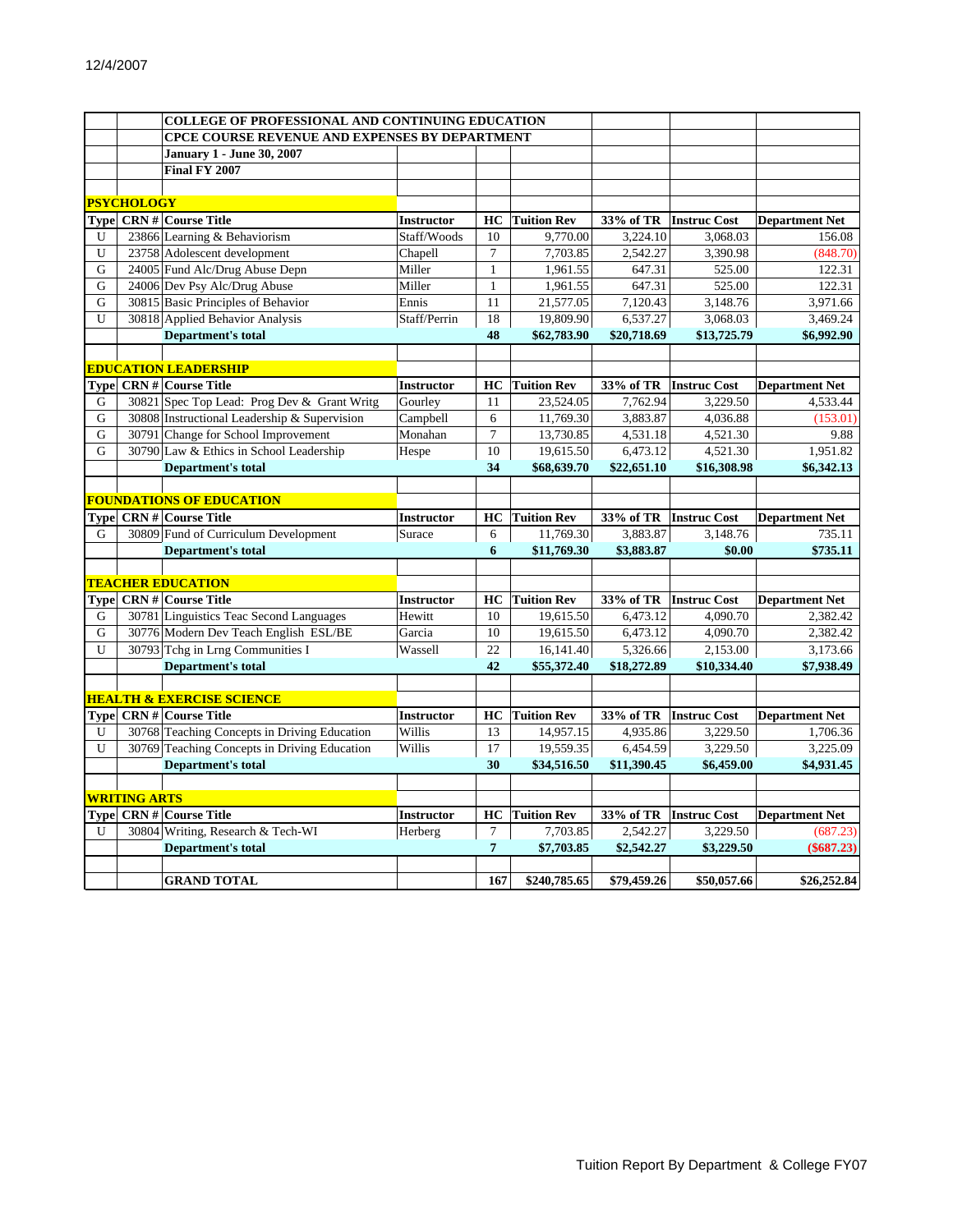|                |                                              |  |                                  | <b>COLLEGE OF PROFESSIONAL AND CONTINUING EDUCATION</b> |                |                         |                     |                    |             |                     |                   |
|----------------|----------------------------------------------|--|----------------------------------|---------------------------------------------------------|----------------|-------------------------|---------------------|--------------------|-------------|---------------------|-------------------|
|                |                                              |  |                                  | <b>CPCE COURSE REVENUE AND EXPENSES BY DEPARTMENT</b>   |                |                         |                     |                    |             |                     |                   |
|                |                                              |  |                                  | September 4 through December 21, 2007                   |                |                         |                     |                    |             |                     |                   |
|                |                                              |  |                                  |                                                         |                | <b>Fall 2007 - FY08</b> |                     |                    |             |                     |                   |
|                |                                              |  |                                  |                                                         |                |                         |                     |                    |             |                     |                   |
|                | <b>Civil &amp; Environmental Engineering</b> |  |                                  |                                                         |                |                         |                     |                    |             |                     |                   |
| <b>Type</b>    | Course #                                     |  | <b>CRN # Course Title</b>        | <b>Instructor</b>                                       | HC             | <b>HRS</b>              | Cost/cou            | <b>Tuition Rev</b> | 33% of TR   | <b>Instruc Cost</b> | <b>Depart Net</b> |
| G              | CEE 08503-1C                                 |  | 43024 Spc Top Civil 10tto        |                                                         | 17             | 3                       | 1,860.00            | 31,620.00          | 10,434.60   | 3.390.98            | 7.043.63          |
| G              | CEE 08504-1C                                 |  | 43025 Engineering Es Dusseau     |                                                         | 13             | 3                       | 1,860.00            | 24,180.00          | 7,979.40    | 3,390.98            | 4,588.43          |
|                |                                              |  | <b>Department's total</b>        |                                                         | 30             |                         |                     | \$55,800.00        | \$18,414.00 | \$6,781.95          | \$11,632.05       |
|                |                                              |  |                                  |                                                         |                |                         |                     |                    |             |                     |                   |
|                | <b>Educational Leadership</b>                |  |                                  |                                                         |                |                         |                     |                    |             |                     |                   |
| Type           | Course #                                     |  | $CRN #$ Course Title             | <b>Instructor</b>                                       | HC             | <b>HRS</b>              | Cost/cou            | <b>Tuition Rev</b> | 33% of TR   | <b>Instruc Cost</b> | <b>Depart Net</b> |
| G              | EDAM27752-2C                                 |  |                                  | 43882 Advanced LeadCoaxum/Sernak                        | 11             | 3                       | 1,984.35            | 21,827.85          | 7,203.19    | 3,633.19            | 3,570.00          |
| D              | EDST 24722-1C                                |  | 43956 Rsrch Lit Anal Walpole     |                                                         | 13             | $\overline{3}$          | 2,121.00            | 27,573.00          | 9,099.09    | 3.390.98            | 5.708.12          |
| D              | EDST 24722-2C                                |  | 43957 Rsrch Lit Anal Ingram      |                                                         | 13             | 3                       | 2,121.00            | 27,573.00          | 9,099.09    | 3,390.98            | 5,708.12          |
| D              | EDSU 28715-1C                                |  | 43954 Leadership The Sernak      |                                                         | 12             | 3                       | 2,121.00            | 25,452.00          | 8,399.16    | 3,390.98            | 5,008.19          |
| D              | EDSU 28715-2C                                |  | 43955 Leadership The Nespoli     |                                                         | 12             | 3                       | 2,121.00            | 25,452.00          | 8,399.16    | 3,390.98            | 5,008.19          |
| G              | EDST 24624-1C                                |  |                                  | 44048 Educational ChFrassenei/Moore/                    | 6              | 3                       | 2.010.00            | 12,060.00          | 3,979.80    | 3,390.98            | 588.83            |
|                |                                              |  | <b>Department's total</b>        |                                                         | 67             |                         |                     | \$139,937.85       | \$46,179.49 | \$20,588.06         | \$25,591.43       |
|                |                                              |  |                                  |                                                         |                |                         |                     |                    |             |                     |                   |
| <b>Reading</b> |                                              |  |                                  |                                                         |                |                         |                     |                    |             |                     |                   |
|                | Type Course #                                |  | <b>CRN # Course Title</b>        | <b>Instructor</b>                                       | HC             | <b>HRS</b>              | Cost/cou            | <b>Tuition Rev</b> | 33% of TR   | <b>Instruc Cost</b> | <b>Depart Net</b> |
| U              | READ 30120-1C                                |  | 43952 Literacies in TeKenyon     |                                                         | 17             | 3                       | 1,095.00            | 18,615.00          | 6,142.95    | 3,390.98            | 2,751.98          |
| G              | READ 30566-1C                                |  | 44001 Researching Cl Frassenei   |                                                         | 6              | 3                       | 2,010.00            | 12,060.00          | 3,979.80    | 3,390.98            | 588.83            |
|                |                                              |  | <b>Department's total</b>        |                                                         | 23             |                         |                     | \$30,675.00        | \$6,142.95  | \$3,390.98          | \$3,340.80        |
|                |                                              |  |                                  |                                                         |                |                         |                     |                    |             |                     |                   |
|                | <b>Teacher Education</b>                     |  |                                  |                                                         |                |                         |                     |                    |             |                     |                   |
|                | <b>Type <math>\vert</math> Course #</b>      |  | <b>CRN # Course Title</b>        | <b>Instructor</b>                                       | HC             | <b>HRS</b>              | Cost/cou            | <b>Tuition Rev</b> | 33% of TR   | <b>Instruc Cost</b> | <b>Depart Net</b> |
| G              | ELEM 02511-2C                                |  | 43977 Lrn Communit McBee         |                                                         | 13             | 3                       | 1,860.00            | 24.180.00          | 7,979.40    | 4.951.90            | 3,027.50          |
| G              | ELEM 02550-2C                                |  | 43978 Analy Clsrm T Sudeck       |                                                         | 15             | $\overline{3}$          | 1,860.00            | 27,900.00          | 9,207.00    | 4,736.60            | 4,470.40          |
|                |                                              |  | <b>Department's total</b>        |                                                         | 28             |                         |                     | \$52,080.00        | \$17,186.40 | \$9,688.50          | \$7,497.90        |
|                |                                              |  |                                  |                                                         |                |                         |                     |                    |             |                     |                   |
|                | <b>Special Educational Services</b>          |  |                                  |                                                         |                |                         |                     |                    |             |                     |                   |
| Type           | Course #                                     |  | <b>CRN#</b> Course Title         | <b>Instructor</b>                                       | HC             | <b>HRS</b>              | Cost/cou            | <b>Tuition Rev</b> | 33% of TR   | <b>Instruc Cost</b> | <b>Depart Net</b> |
| U              | SPED 08130-1C                                |  | 43993 Human Except Quint         |                                                         | 16             | 3                       | 1,131.00            | 18,096.00          | 5,971.68    | 4,736.60            | 1,235.08          |
| U              | SPED 08308-1C                                |  | 43994 Assist TechTra Shuff       |                                                         | 15             | 3                       | 1,131.00            | 16,965.00          | 5,598.45    | 3,390.98            | 2,207.48          |
| U              | SPED 08316-1C                                |  | 44005 Differentiated Sebastian   |                                                         | 8              | $\overline{2}$          | 754.00              | 6,032.00           | 1,990.56    | 2,260.65            | (270.09)          |
| G              | LDTC 18503-2C                                |  | 43980 Foundation of Davis Bianco |                                                         | $\overline{4}$ | 3                       | 1,860.00            | 7,440.00           | 2,455.20    | 3,390.98            | (935.78)          |
|                |                                              |  | <b>Department's total</b>        |                                                         | 43             |                         |                     | \$48,533.00        | \$11,570.13 | \$8,127.58          | \$3,442.56        |
|                |                                              |  |                                  |                                                         |                |                         |                     |                    |             |                     |                   |
| <b>English</b> |                                              |  |                                  |                                                         |                |                         |                     |                    |             |                     |                   |
| <b>Type</b>    | Course #                                     |  | <b>CRN # Course Title</b>        | <b>Instructor</b>                                       | HC             |                         | <b>HRS</b> Cost/cou | <b>Tuition Rev</b> | 33% of TR   | <b>Instruc Cost</b> | <b>Depart Net</b> |
| U              | ENGL 05301-1C                                |  | 43967 American Engl Almanza      |                                                         | 14             | 3                       | 1,095.00            | 15,330.00          | 5,058.90    | 3,390.98            | 1,667.93          |
|                |                                              |  | <b>Department's total</b>        |                                                         | 14             |                         |                     | \$15,330.00        | \$5,058.90  | \$3,390.98          | \$1,667.93        |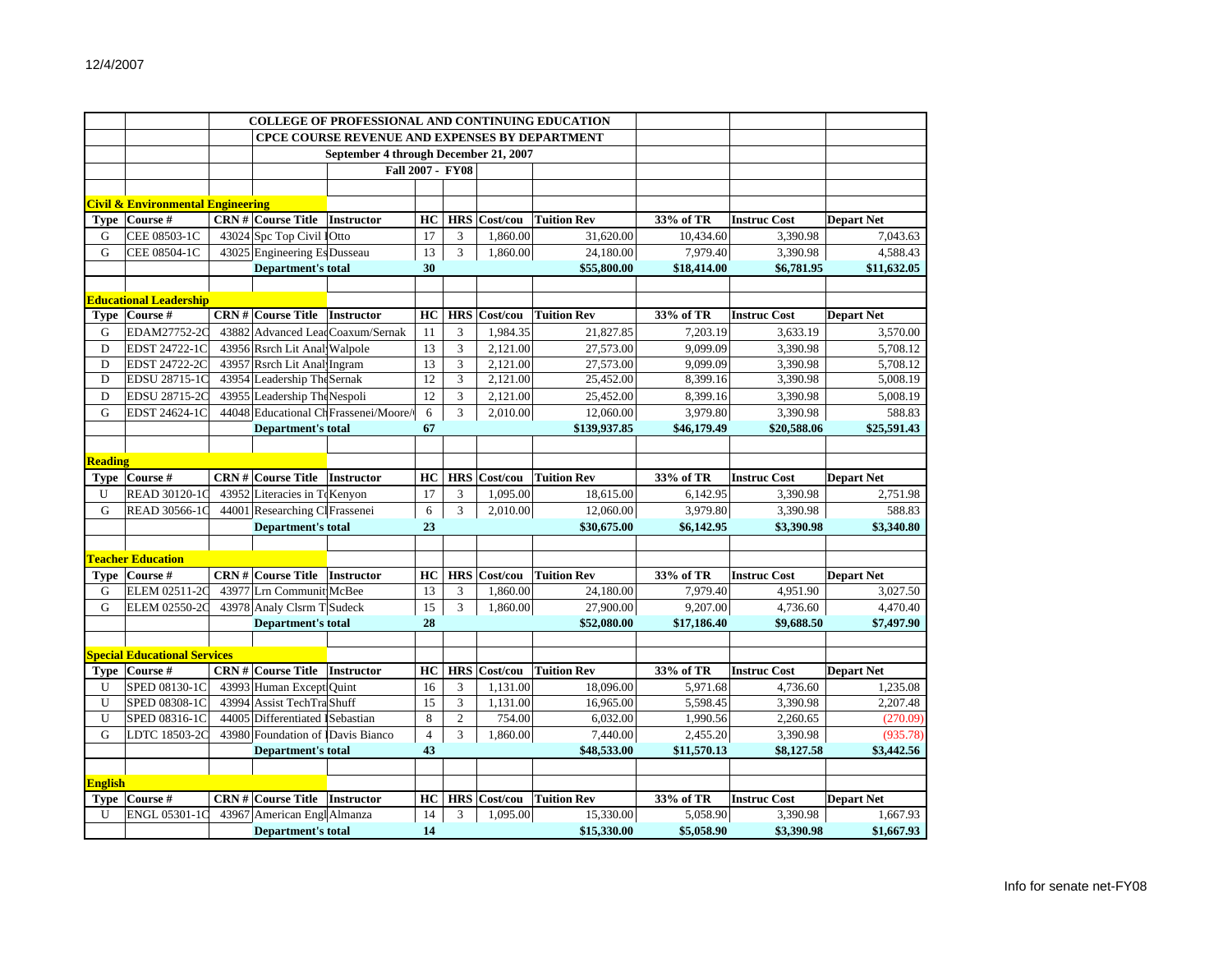| <b>Psychology</b>  |                           |                           |                             |                   |     |             |             |                    |              |                     |                   |
|--------------------|---------------------------|---------------------------|-----------------------------|-------------------|-----|-------------|-------------|--------------------|--------------|---------------------|-------------------|
|                    | Type Course #             |                           | <b>CRN#</b> Course Title    | <b>Instructor</b> | HC. | <b>HRS</b>  | Cost/cou    | <b>Tuition Rev</b> | 33% of TR    | <b>Instruc Cost</b> | <b>Depart Net</b> |
| U                  | PSY 01316-1C              |                           | 43927 Behav Assess/Norndran |                   | 17  |             | 1,131.00    | 19,227.00          | 6,344.91     | 3,390.98            | 2,953.94          |
| U                  | PSY 02305-1C              |                           | 43923 Applied Behav Woods   |                   | 11  | 3           | 1,131.00    | 12.441.00          | 4,105.53     | 3,390.98            | 714.56            |
| G                  | PSY 02500-1C              |                           | 43926 Basic Principle Ennis |                   | 9   | 3           | 2,010.00    | 18,090.00          | 5,969.70     | 3,390.98            | 2,578.73          |
| G                  | PSY 02510-1C              |                           | 43924 Rsrch Meth in Casey   |                   | 6   | 3           | 2.010.00    | 12,060.00          | 3,979.80     | 3,390.98            | 588.83            |
| G                  | PSY 02610-1C              |                           | 43928 Applied Behav Concors |                   | 11  | 3           | 2,010.00    | 22,110.00          | 7,296.30     | 3,390.98            | 3,905.33          |
|                    |                           | <b>Department's total</b> | 54                          |                   |     | \$83,928.00 | \$27,696.24 | \$16,954.88        | \$10,741.37  |                     |                   |
|                    |                           |                           |                             |                   |     |             |             |                    |              |                     |                   |
| <b>Mathematics</b> |                           |                           |                             |                   |     |             |             |                    |              |                     |                   |
|                    | Type Course #             |                           | <b>CRN # Course Title</b>   | <b>Instructor</b> | HC. | <b>HRS</b>  | Cost/cou    | <b>Tuition Rev</b> | 33% of TR    | <b>Instruc Cost</b> | <b>Depart Net</b> |
| G                  | <b>SMED 33502-10</b>      |                           | 43950 Process/Princ SSmith  |                   | 12  | 3           | 1,950.00    | 23,400.00          | 7,722.00     | 3,390.98            | 4,331.03          |
|                    | <b>Department's total</b> |                           |                             |                   | 12  |             |             | \$23,400.00        | \$7,722.00   | \$3,390.98          | \$4,331.03        |
|                    |                           |                           |                             |                   |     |             |             |                    |              |                     |                   |
|                    |                           |                           | <b>GRAND TOTAL</b>          |                   | 271 | 68          |             | \$449,683.85       | \$139,970.11 | \$72,313.89         | \$68,245.05       |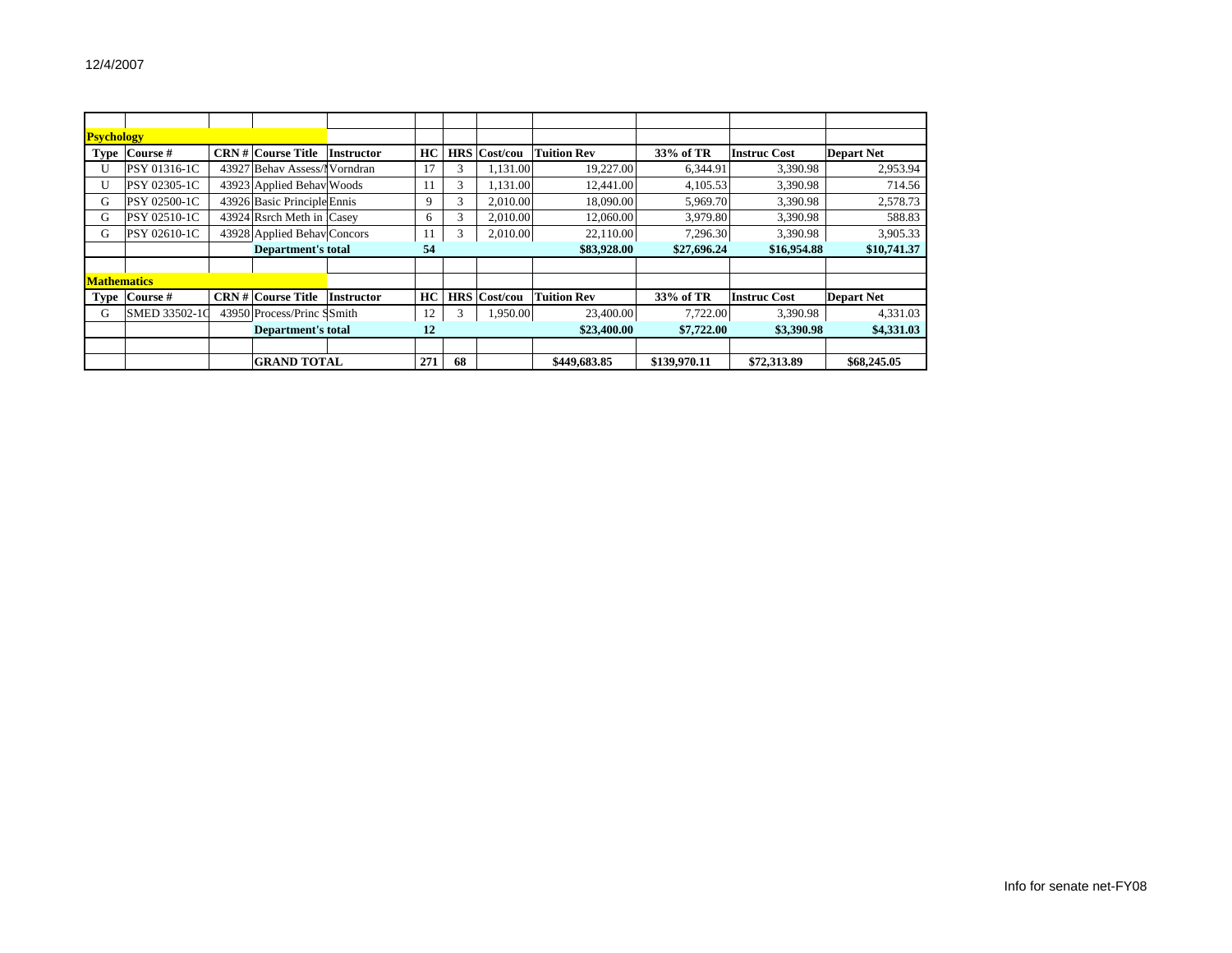#### Q & A from Facilities Administration (Joe Orlins)

#### 1. General-purpose classrooms in Bozorth

a. Have faculty there been consulted about the furniture? *Meetings on this subject have been coordinated between FP&C and the Dean's office in the College of Communication, and have pertained primarily to non-general purpose classrooms*

b. Are tables to be placed in all the rooms in Bozorth?

*Based upon request from faculty & Dean's office in CoC recieved last week, we will keep existing tablet arm chairs in Bozorth 22.*

2. Plans for Savitz & Westby, if any, are?

*Savitz general purpose classrooms - the tablet arm chairs in these may become the source of what is used to back-fill the three rooms from Bunce / Robinson / Wilson. Westby - most spaces there are department-specific (i.e., non-general purpose classrooms), and will be addressed as part of the dept.-specific renewal program*

3. Tablet Arm Chairs

a. Which classrooms to change back to tablet arm chairs?

*This decision requires input from the faculty via Chairs Council, Senate, etc. FP&C will strive to complete the change over winter break if we have enough usable tablet arm chairs on campus that can be redeployed. If there are not enough, FP&C will work in priority order (priority to be determined by Chairs/Faculty/etc.), and order new tablet arm chairs as needed (which may take some time to get)*

b. If faculty are teaching courses for which they would prefer tablet arm chairs, can we have a list of which rooms would be available, and their capacities, and then request those rooms at the time we submit a schedule?

*A complete list of classrooms, including what furniture, equipment, etc. will be distributed via the Deans, Chairs Council, and other means, in coordination between the Provost's office, Registrar, IT, Office of Conference & Event Services, and Facilities. Faculty and departments are free to request whatever room(s) they like for scheduling, but the assignment of rooms is ultimately the responsibility of the Registrar.*

4. Creation of larger classrooms

a. Are there plans to look into the feasibility of converting smaller rooms to larger in other buildings as well? (Bunce, Robinson, Wilson?)

*Facilities is working to create larger rooms where possible (e.g. opening partition between Robinson 225/226). It is not likely to be feasible to remove walls in Bunce to create larger classrooms. For other buildings (Wilson, Robinson), we will have to evaluate this at a later time.*

5. Can we prominently post the maximum capacity for each classroom—outside the classroom? *Signs stating maximum capacities as well as diagrams showing furniture arrangements will be posted in each room for Spring semester*

6. Dry erase markers are supposed to be supplied the same way that chalk was supplied. Can we fix the problem of walking into a classroom and finding no markers, or no working markers?

*Our custodial staff should be stocking the General Purpose classrooms with black dry-erase markers. However, they do not test any markers to see if they are working. If there are dried out markers, it is up to faculty who discover this to dispose of them - otherwise, our cleaning will see that there are markers, and not restock the room. If rooms persistently have no markers at the start of the day, departments can contact our custodial staff at housekeeping@rowan.edu. I will remind our staff in Facilities Operations that this needs to be part of the regular routine of classroom cleaning.*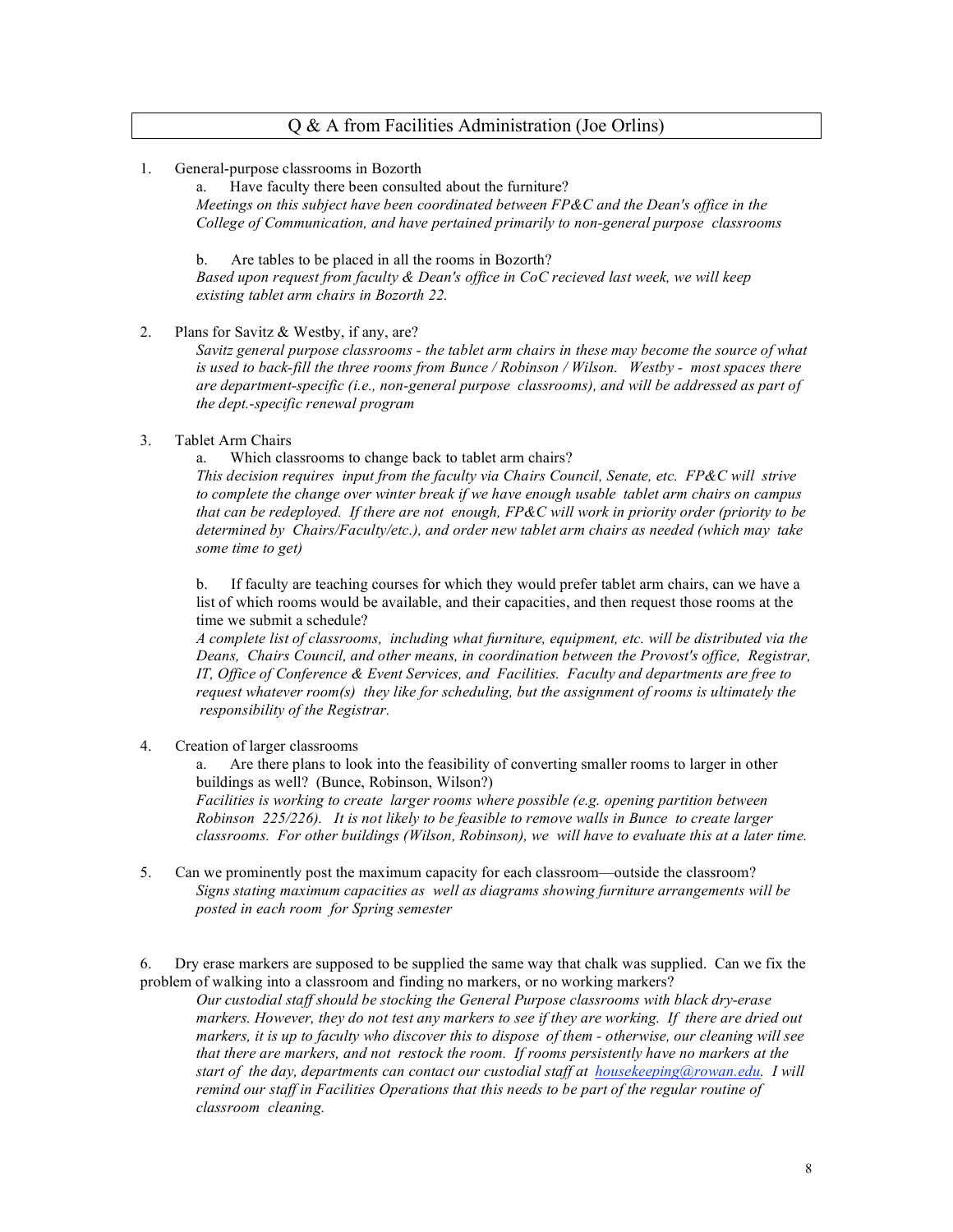## Scheduling Software Committee

- To develop guidelines and principles for department scheduling
- The scheduling software will not be implemented until Fall 09.

Committee Members (13)

- <sup>1</sup> 1 appointment from each college (2 appointments from LAS) by Deans in consultation with department chairpersons
- $\blacksquare$  1 AFT appointment
- **1** Senate appointment
- <sup>1</sup> 1 Student Affairs appointment
- 1 Academic Affairs appointment
- **1** Facilities appointment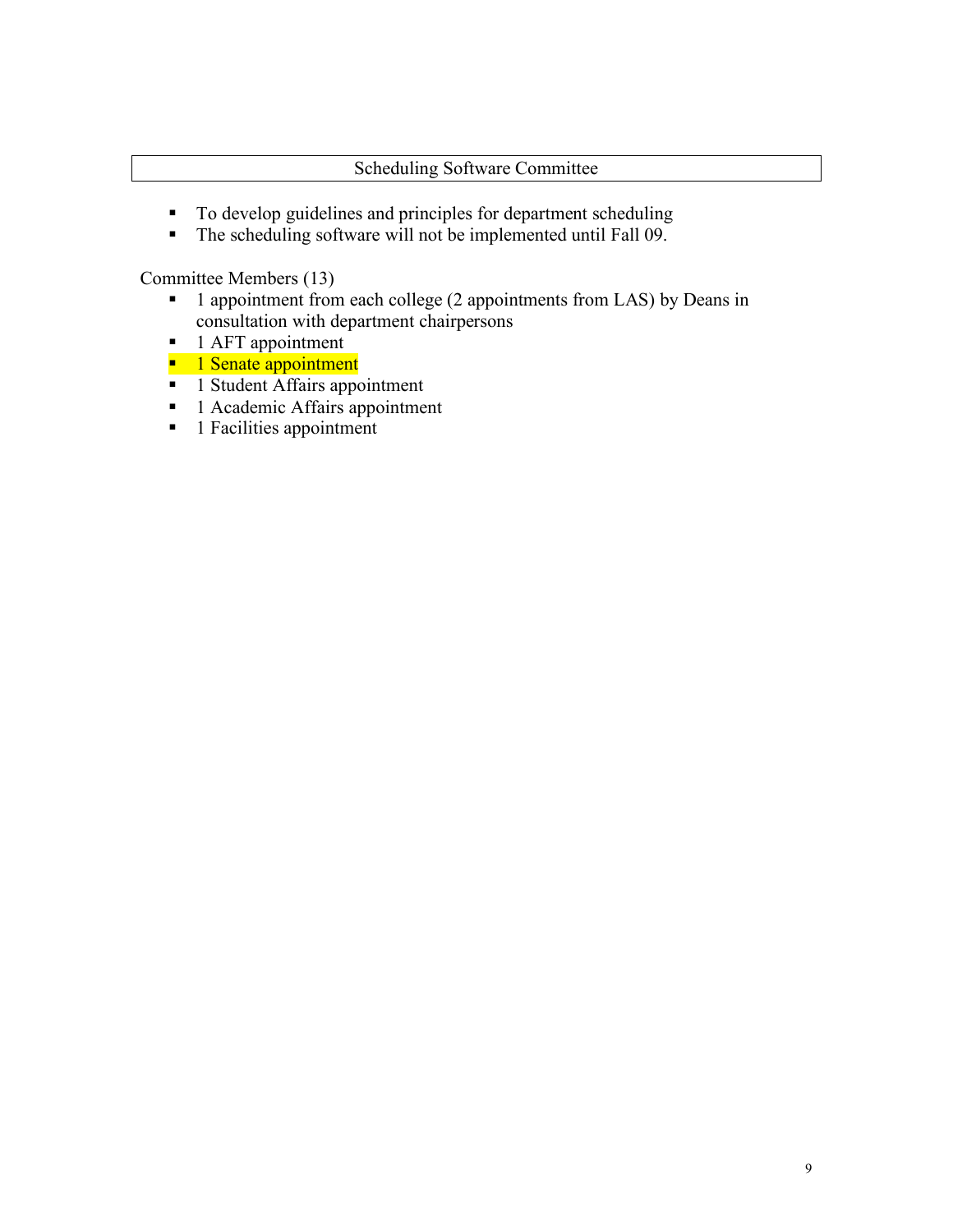## PUBLIC SAFETY RESOLUTION

- Whereas the unthinkable has happened at Rowan University;
- Whereas the Rowan University family has been stunned by the attack which took the life of Rowan student Donald Farrell;
- Whereas one of the ways in which the Rowan campus has responded to the death of Donnie Farrell is the issuing of a 14-point public safety initiative on October 30 by President Farish.

May it therefore be resolved

**That the Rowan University Senate applauds President Farish for implementing the** 14 point public safety initiative of October 30 and further resolves that the spirit of the public safety initiative continue into the future as an ongoing effort.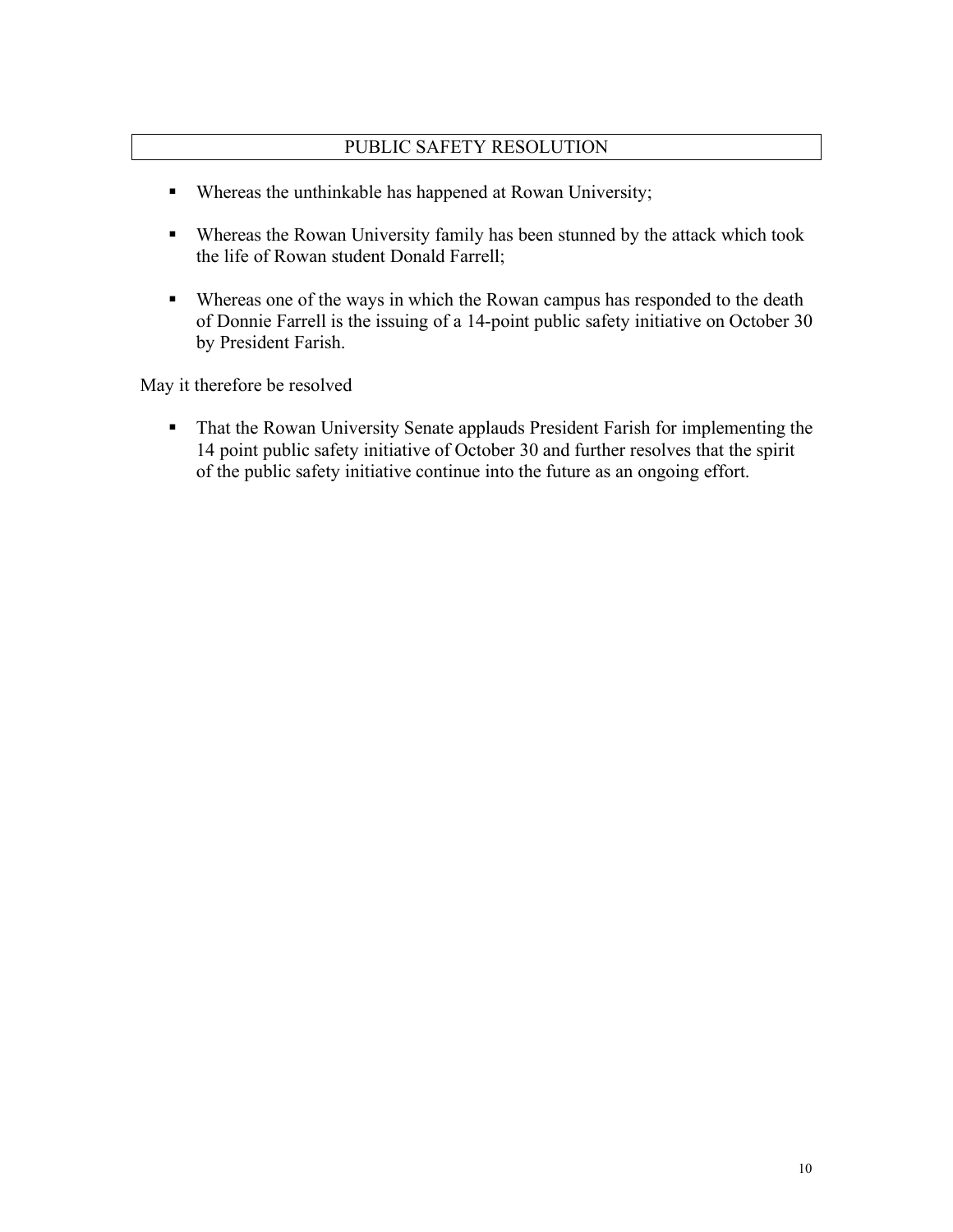## **Resolution to Alter the Function of "Professor's Permission To Override A Closed Course" Form** Draft of November 19, 2007

**WHEREAS**, unknown to many faculty, an override form not only serves to allow course caps to be waived, it also serves as a prerequisite waiver form, overriding any and all prerequisites that the student may not have met.

**BE IT RESOLVED**, the "Professor's Permission To Override A Closed Course" form shall serve only to allow students to get into a closed section, as long as doing so does not violate the fire code for that room. It shall not also serve as a "Prerequisite Waiver" form.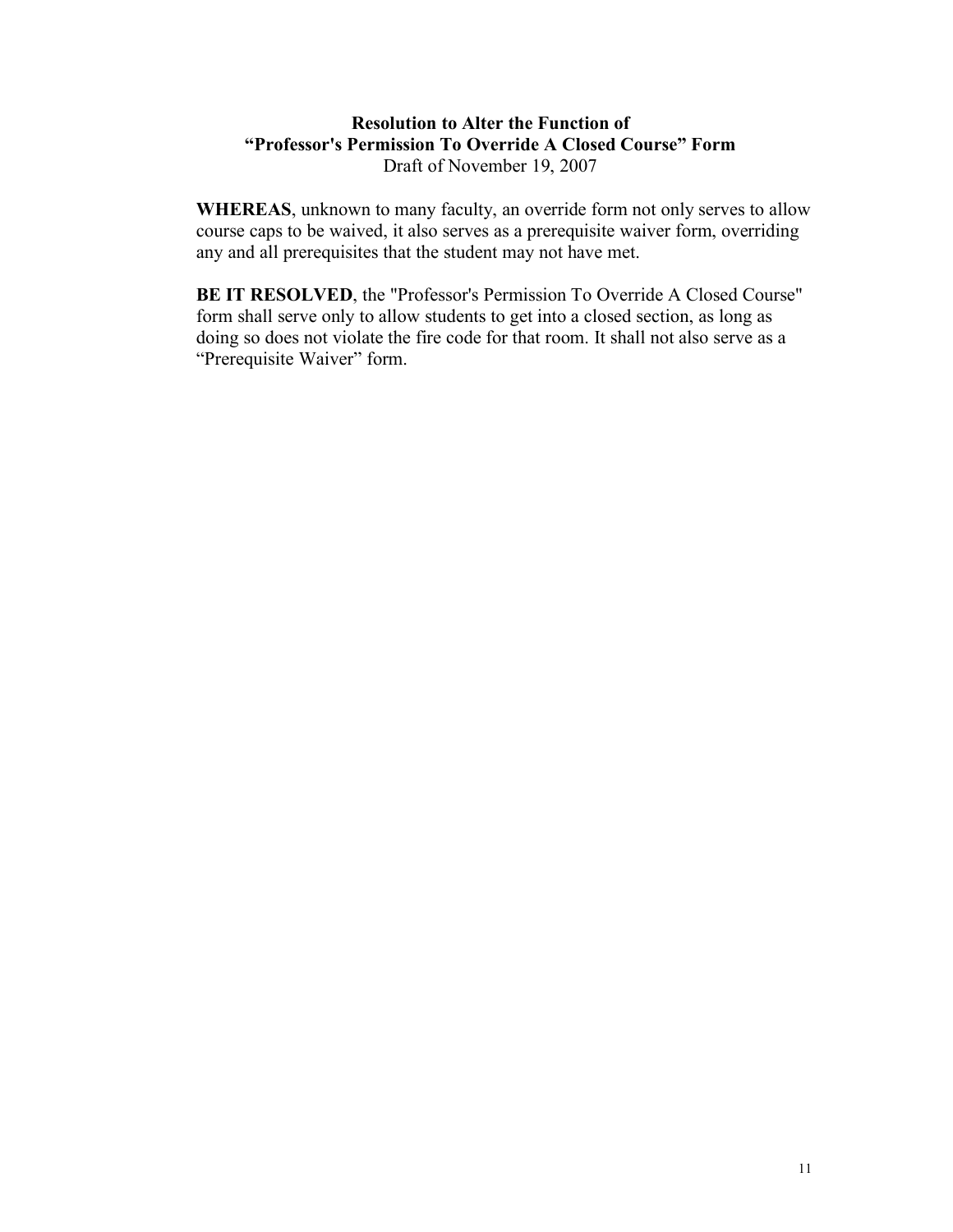### **Resolution Concerning Instructor Changes to Syllabi After Distribution**

Context:

The *Faculty and Staff Handbook* (pp. 32-33) contains the following:

#### *3.17 Course Syllabi*

*Prior to the end of the drop/add period, faculty shall disseminate to each class section the following written information:*

- *1. A statement of course objectives*
- *2. The proposed topical outline, where appropriate*
- *3. The meeting times*
- *4. The attendance policy, within the parameters of the existing University policy*
- *5. Course requirements (e.g., readings, research group work, presentations)*
- *6. The criteria and procedures for evaluating student performance including the availability of a pass/no credit option*

*The department will designate where course syllabi will be located.*

*Faculty are requested to include the following statement on their syllabi:*

*Your academic success is important. If you have a documented disability that may have an impact upon your work in this class, please contact me. Students must provide documentation of their disability to the Academic Success Center in order to receive official University services and accommodations. The Academic Success Center can be reached at 856-256-4234. The Center is located on the 3rd floor of Savitz Hall. The staff is available to answer questions regarding accommodations or assist you in your pursuit of accommodations. We look forward to working with you to meet your learning goals.*

As can be seen there is no discussion concerning changes to syllabi after they are distributed.

Therefore, it is recommended that the following be added to the *Handbook* between the two paragraphs quoted above:

*While making changes to the syllabus after it is distributed is strongly discouraged, in cases where alterations are unavoidable, the instructor must inform students in writing (paper, email or web-based course management software are acceptable forms) in an expeditious manner.*

In addition, it is also recommended that changes to the *Handbook*, such as this and last year's accommodation statement shown above, be distributed via broadcast message to the University community.